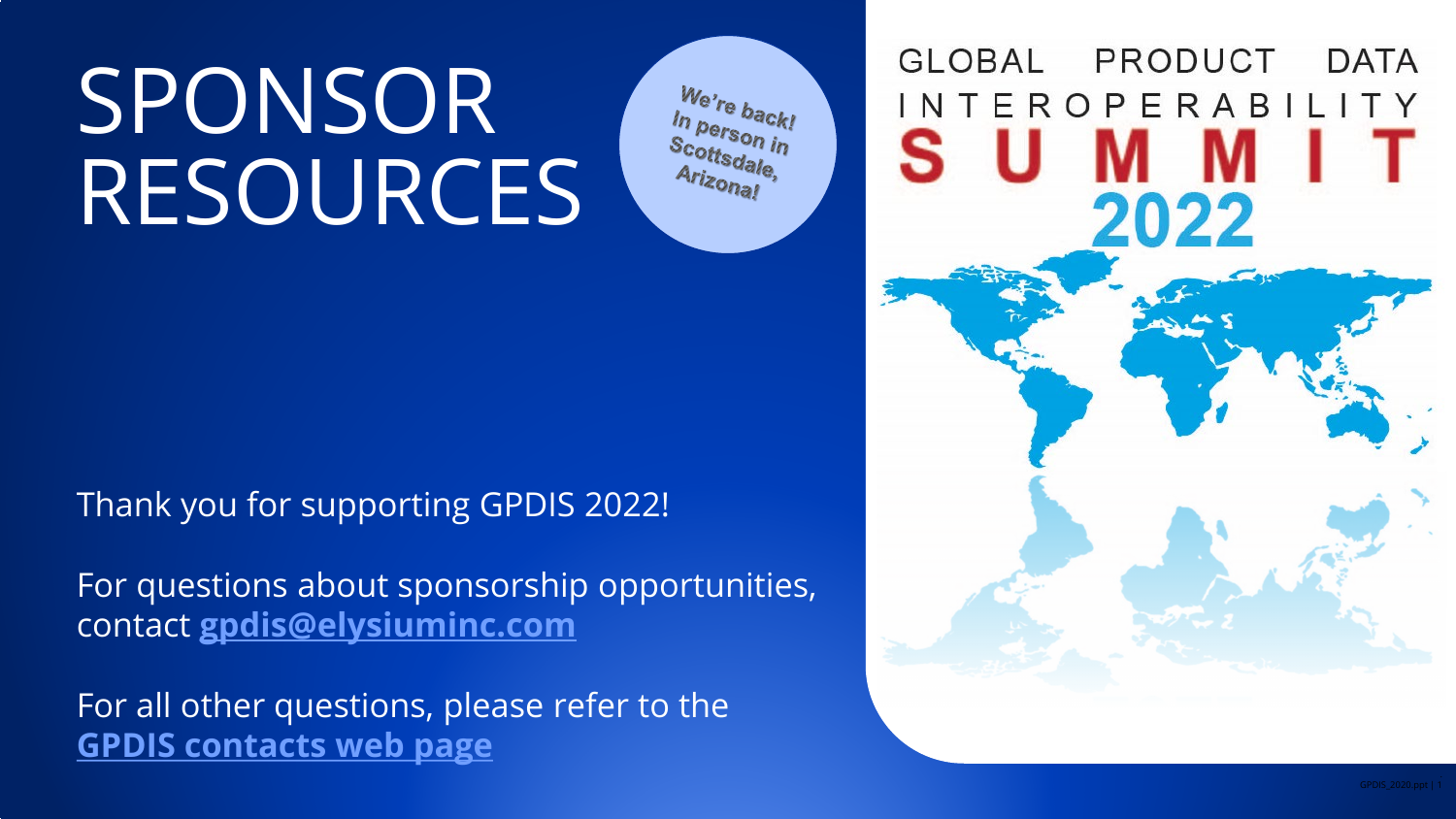

Global Product Data Interoperability Summit | **2022**

#### **Be part of GPDIS this year!**

Be part of our community. And connect again, face-to-face, with business leaders across design, engineering, and manufacturing.

#### **PLM Road Map @ GPDIS**

New this year is PLM Road Map @ GPDIS hosted by CIMdata, Inc. This event will be occurring all day Tuesday, September 27th. Exhibitor sponsorships include both GPDIS and PLM Road Map.

# **Join us at GPDIS 2022!**

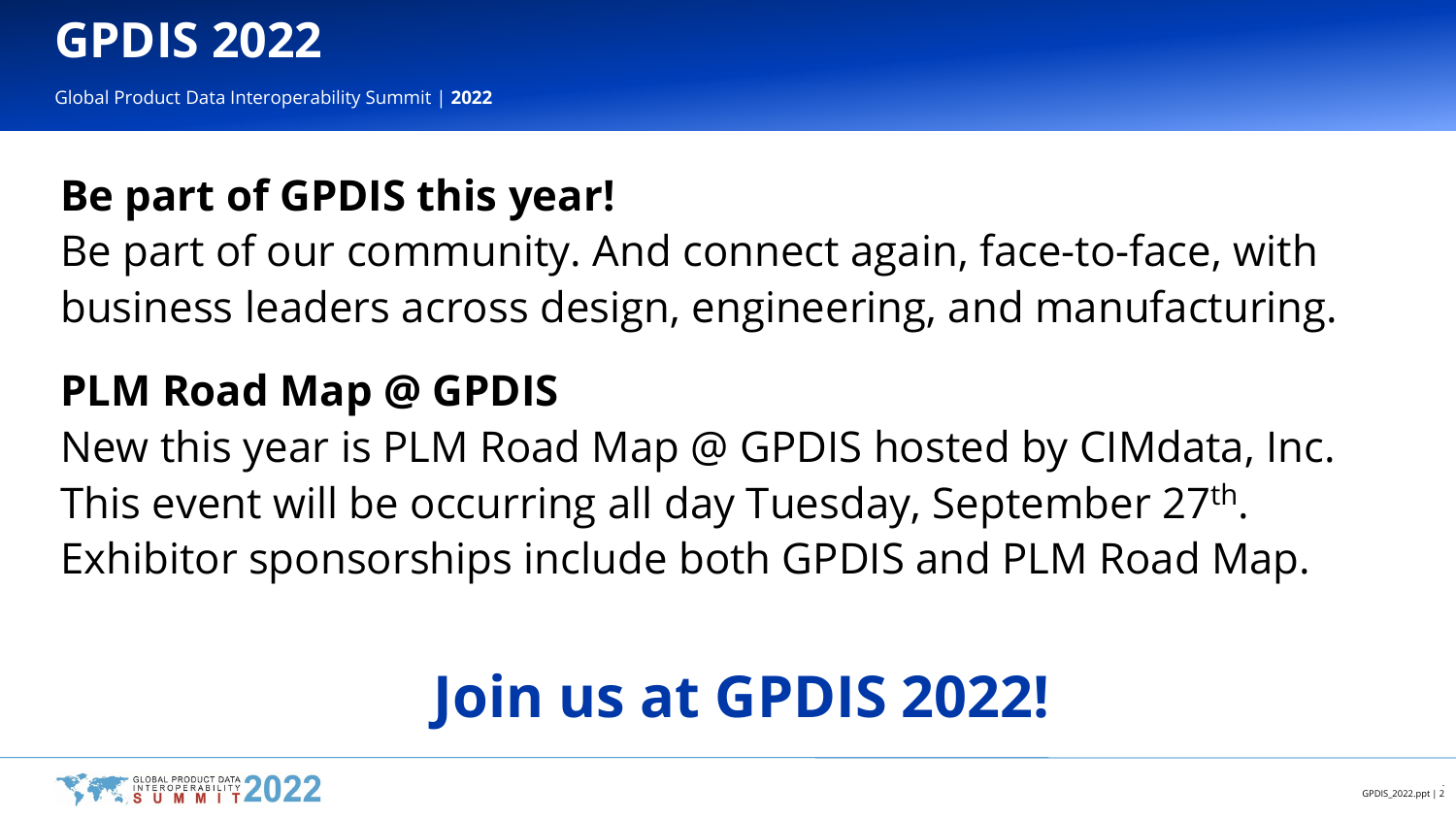#### **KEY DATES**

#### Global Product Data Interoperability Summit | **2022**



#### • **All exhibitors/sponsors must be secured by August 26th**

• Sooner commitment allows more exposure in pre-event marketing, such as e-mail blasts, website publication, etc.

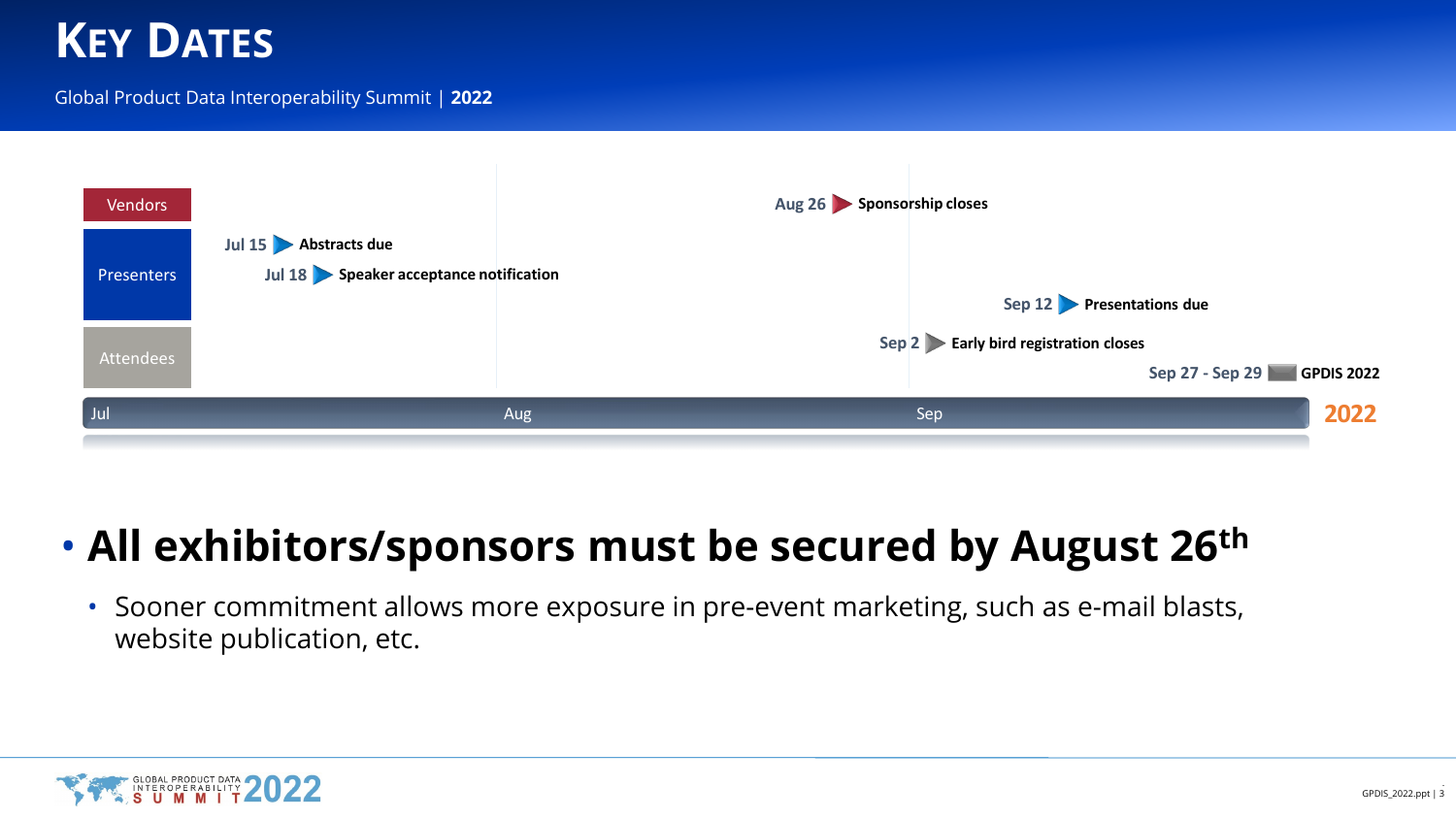#### **SPONSORSHIPS**

| Sponsorship      | <b>Cost</b> | <b>Booth Size</b> | #Presentations | #Registrations | #Available | <b>Comments</b>      |
|------------------|-------------|-------------------|----------------|----------------|------------|----------------------|
| <b>Platinum</b>  | \$21,495    | 20x16             | $\overline{2}$ | 6              |            |                      |
| Gold             | \$12,995    | 10x16             |                | $\overline{4}$ | 3          |                      |
| <b>Silver</b>    | \$6,495     | 10x8              |                | 3              | 20         | including Bronze     |
| <b>Bronze</b>    | \$3,995     | 10x8              | not included   | $\overline{2}$ |            | first-time exhibitor |
| <b>Breakfast</b> | \$6,495     | N/A               | not included   | 3              | 3          | 1 per day            |
| Lunch            | \$6,495     | N/A               | not included   | 3              | 3          | l per day            |

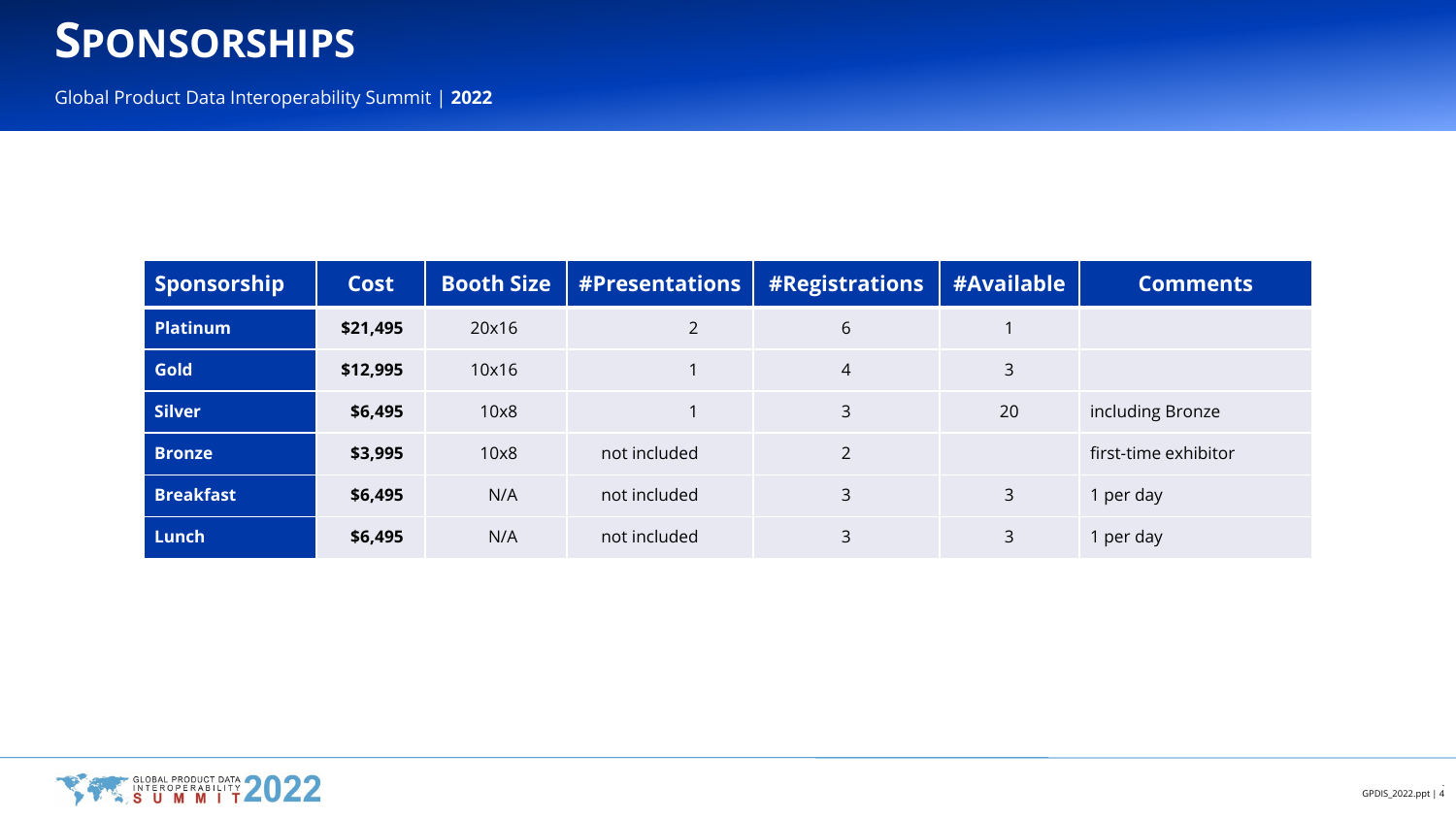#### **ADDITIONAL MARKETING OPPORTUNITIES**

Global Product Data Interoperability Summit | **2022**

| Sponsorship                                           | <b>Cost</b> | # Available                         | <b>Opening session slide</b> | <b>Notes</b>                  |
|-------------------------------------------------------|-------------|-------------------------------------|------------------------------|-------------------------------|
| A/V                                                   | \$1,995     |                                     | Yes                          | Chair drop at opening session |
| <b>Breaks</b>                                         | \$1,995     | 3<br>(1 per break)                  | Yes                          | Signage at coffee stations    |
| <b>Reception</b>                                      | \$5,995     | $\overline{2}$<br>(1 per reception) | Yes                          | Signage at drink stations     |
| Lanyards <sup>1</sup>                                 | \$3,995     | $\overline{\phantom{a}}$            |                              |                               |
| Notebook <sup>1</sup>                                 | \$3,995     | $\overline{ }$                      |                              |                               |
| Pens <sup>1</sup>                                     | \$3,995     | $\overline{\phantom{a}}$            |                              |                               |
| <b>Water Bottle1</b>                                  | \$5,995     | 1                                   |                              |                               |
| <b>Solution Provider spotlight</b><br>to PLM Road Map | \$2,995     |                                     |                              |                               |

<sup>1</sup>Sponsors will provide logo for printing promotional items. Cost of Items is included in sponsorship. Promotional items will be given to attendees at registration.

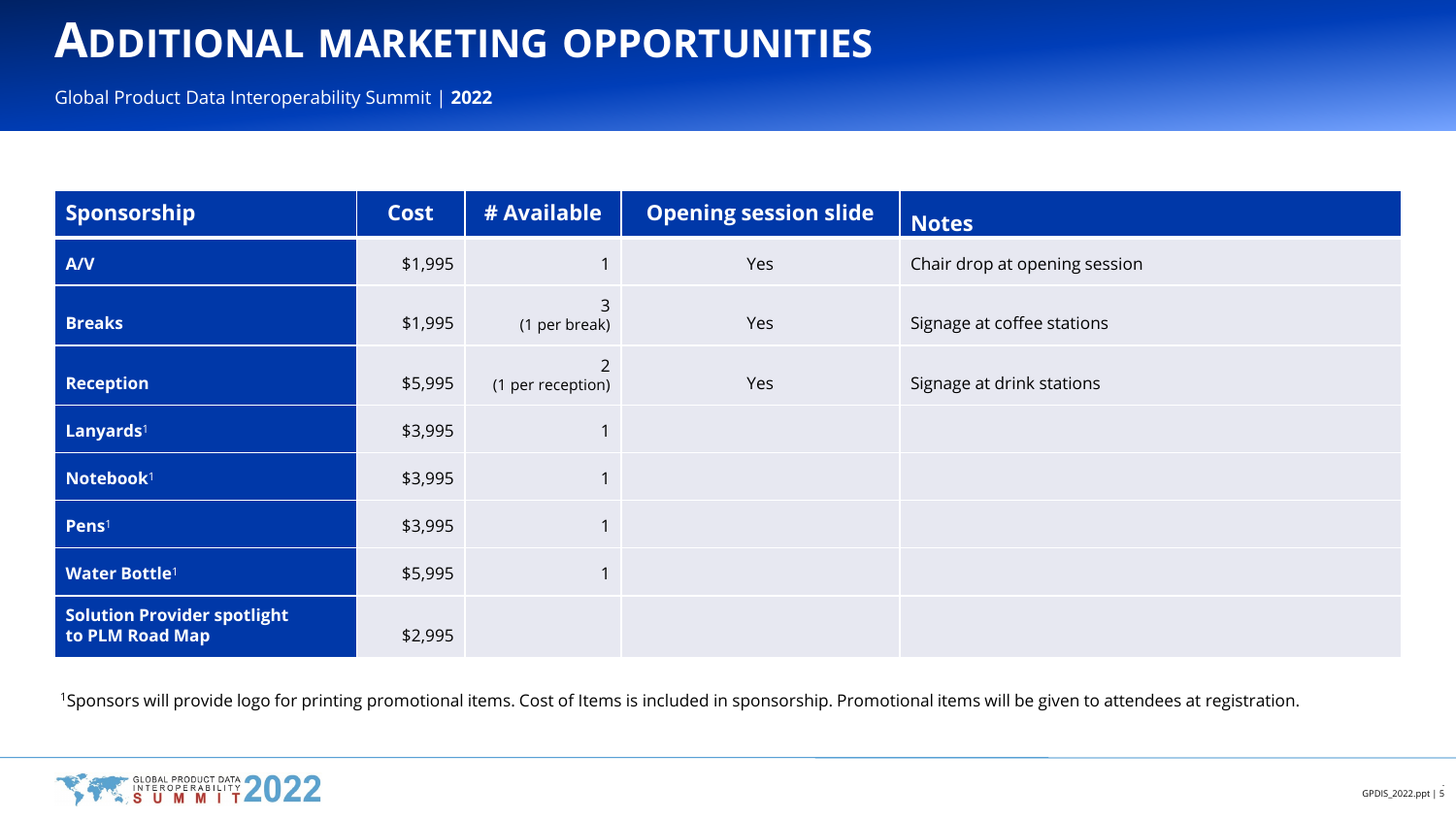## **BOOTHS/EXHIBITOR SERVICES**

- All booths include the following:
	- (1) 6' Skirted Table
	- (2) Side Chairs
	- (1) Recyclable Wastebasket
	- (1) Electrical Connection
	- (1) Wi-Fi connection
	- (1) Lead Retrieval Application License
- The Exhibitor Service Manual containing order forms and rates for all additional furniture and services will be available shortly.
- Order forms and rates for all additional electrical services will also be available shortly.
- Additional lead retrieval application licenses will be made available @ \$175 per license.

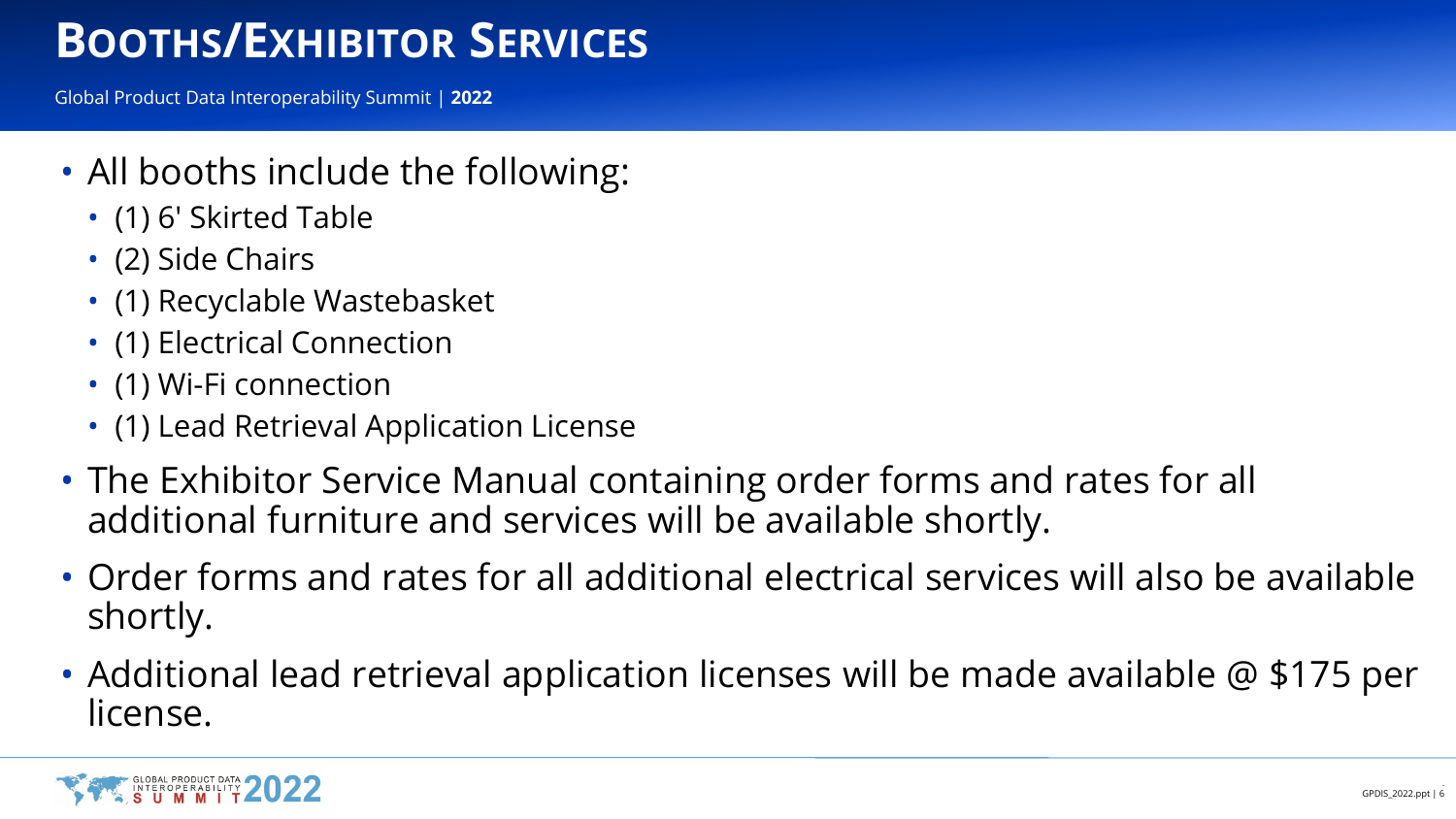#### **FLOORPLAN**



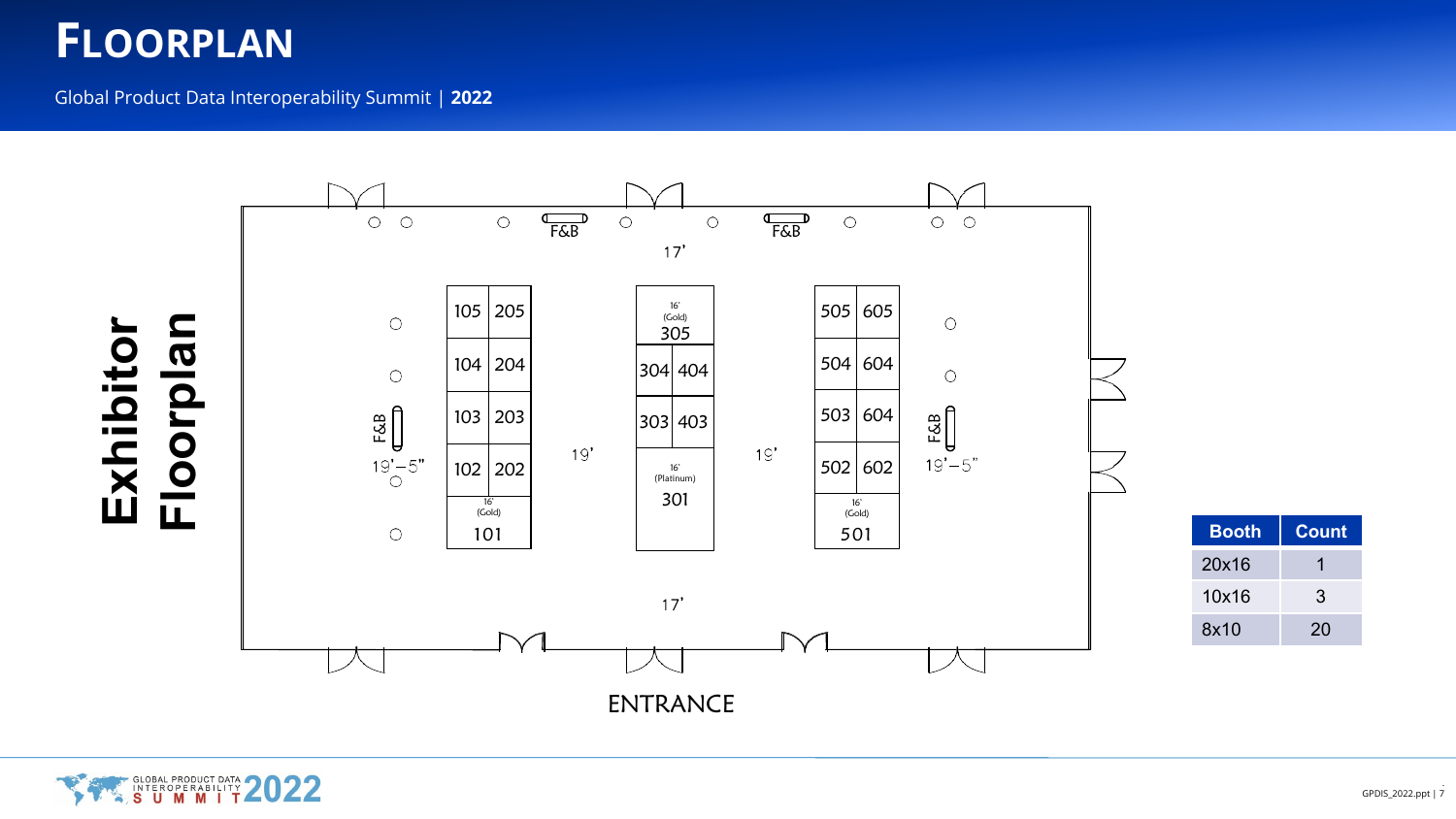#### **VENDOR EXPO SCHEDULE**

Global Product Data Interoperability Summit | **2022**

| Monday - September 26, 2022          |                |                         |                                         |  |  |  |  |
|--------------------------------------|----------------|-------------------------|-----------------------------------------|--|--|--|--|
| 13:00                                |                | 17:00                   | Vendor move-in                          |  |  |  |  |
| <b>Tuesday- September 27, 2022</b>   |                |                         |                                         |  |  |  |  |
| 6:30                                 |                | 17:30                   | Registration                            |  |  |  |  |
| 8:00                                 |                | 11:30<br>$\blacksquare$ | Vendor move-in                          |  |  |  |  |
| 12:00                                | $\sim$ $-$     | 13:30                   | PLM Roadmap lunch (inside vendor space) |  |  |  |  |
| 17:30                                | $\sim$ $-$     | 19:30                   | Vendor Fair (inside vendor space)       |  |  |  |  |
| <b>Wednesday- September 28, 2022</b> |                |                         |                                         |  |  |  |  |
| 6:30                                 | $\blacksquare$ | 17:30                   | Registration                            |  |  |  |  |
| 12:00                                | $\sim$ $-$     | 13:30                   | GPDIS lunch (inside vendor space)       |  |  |  |  |
| 17:30                                | $\sim$ $-$     | 19:30                   | Vendor Fair (inside vendor space)       |  |  |  |  |
| <b>Thursday- September 29, 2022</b>  |                |                         |                                         |  |  |  |  |
| 6:30                                 | $\blacksquare$ | 7:50                    | <b>Breakfast</b>                        |  |  |  |  |
| 12:00                                | $\sim$         | 13:30                   | GPDIS lunch (inside vendor space)       |  |  |  |  |
| 13:30                                |                | 17:00                   | Vendor move out                         |  |  |  |  |

#### **To view the conference agenda [click here](https://gpdisonline.com/agenda/)**

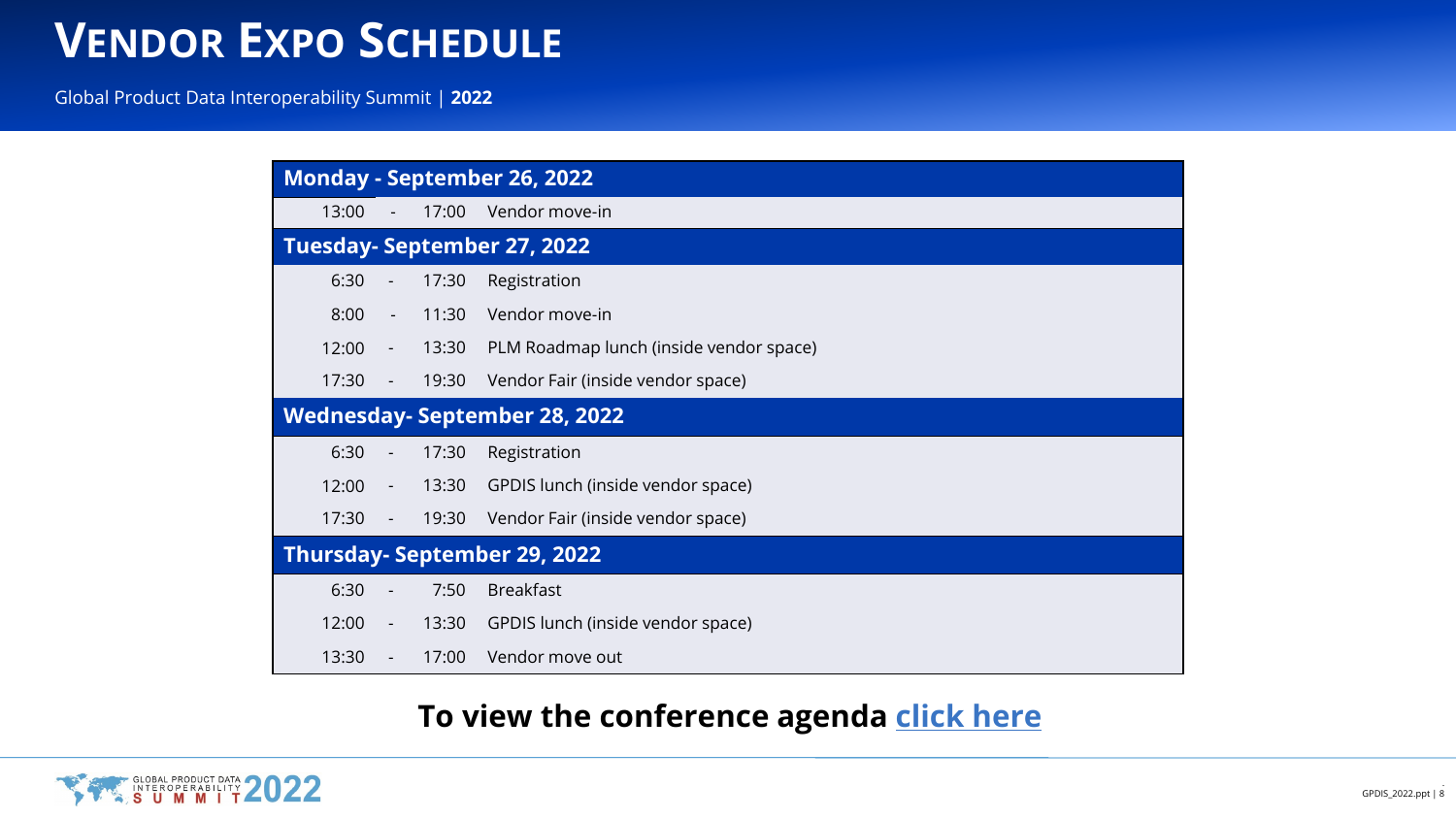#### **TERMS AND CONDITIONS FOR EXHIBITING AT GPDIS**

- Exhibitor agrees, without exception, that no selling, order-taking, or recruiting of personnel will occur in the display area or within other convention facilities provided.
- Promotions, contests, and all giveaway items with the exception of pens, pencils, luggage tags and similar items must be submitted for approval to the Event Chair prior to the conference.
	- Prizes, awards, drawings, raffles, lotteries or contests may be permitted in accordance with applicable state laws.
	- Requests for approval of such activities must be submitted in writing to the Event Chair three weeks prior to the opening of the exhibition.
	- Distribution of promotional material to GPDIS attendees' hotel rooms, public areas, or in technical sessions is strictly prohibited without the prior approval of the Event Chair.
- Use of hotel and conference-related facility communication systems to promote vendors or their products is also prohibited.
- Questions should be directed to the Event Chair prior to the conference.

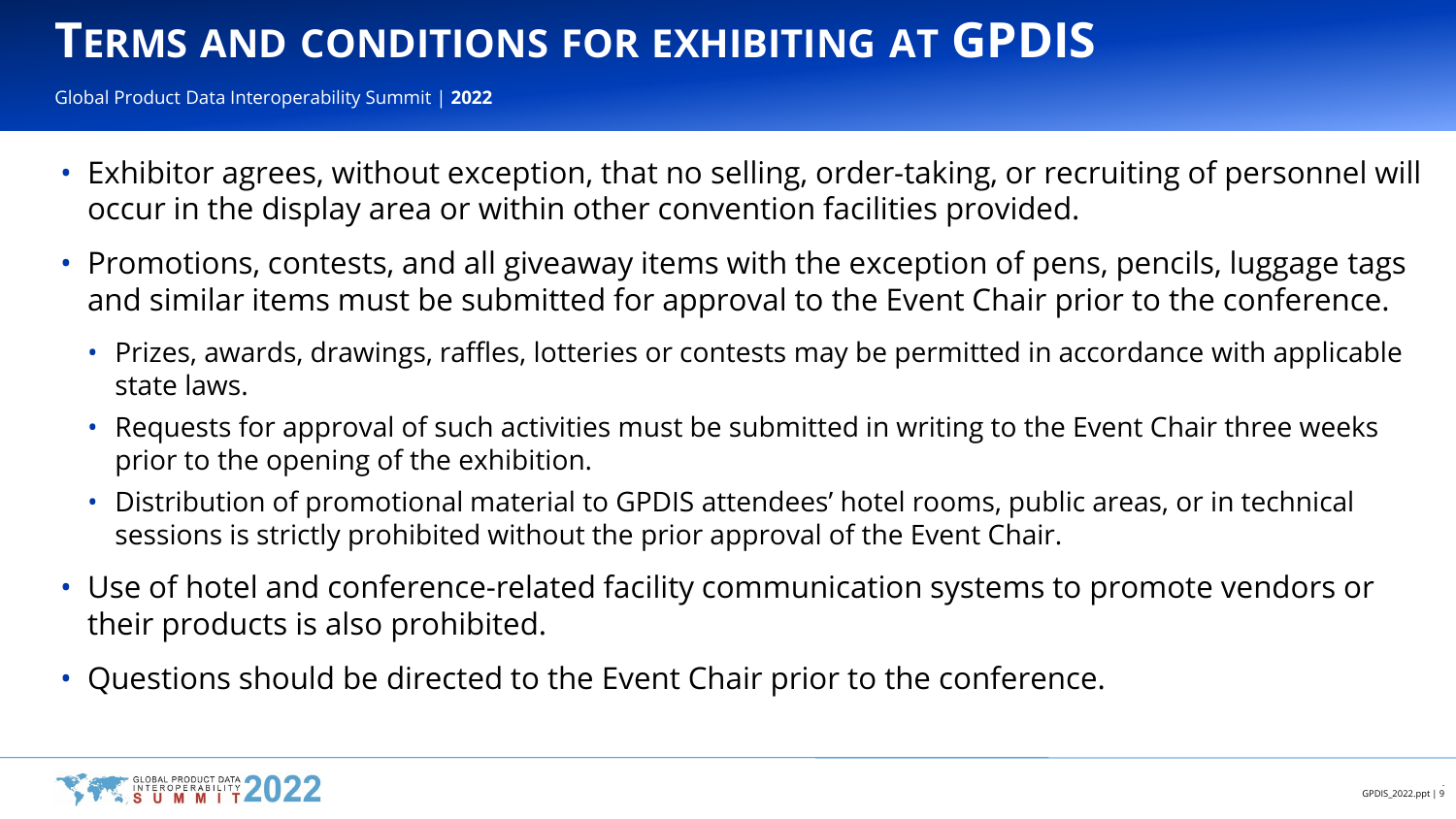#### **REGISTRATION INFORMATION**

Global Product Data Interoperability Summit | **2022**

• [To register for GPDIS 2022, click here](https://www.onlineregistrationcenter.com/register/222/page1.asp?m=4293&c=43)